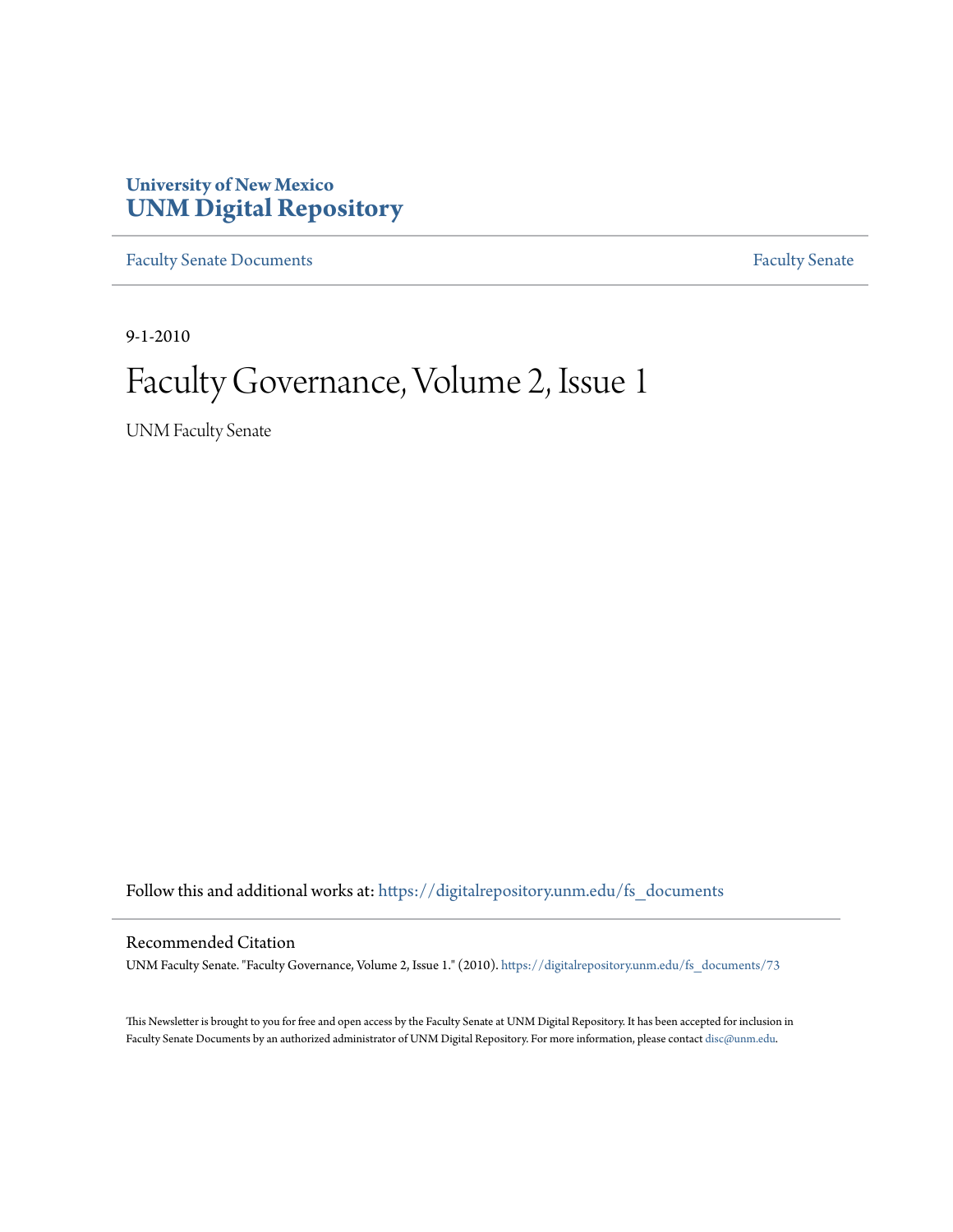

| <b>INSIDE THIS</b><br>ISSUE:                                                                   |       |
|------------------------------------------------------------------------------------------------|-------|
| Straight Talk on the 1-3<br>Budget                                                             |       |
| <b>Budget Definitions</b><br>and Facts                                                         | Δ     |
| <b>Bottom Line</b>                                                                             | 5     |
| <b>Consensus Data</b>                                                                          | 6     |
| <b>Views of the Budget</b><br><b>Submissions from Some</b><br><b>Faculty &amp; Departments</b> | - 7-8 |
| <b>AF&amp;T and AAUP</b>                                                                       | 9     |
| <b>Faculty Senate</b><br><b>Meeting Agenda</b>                                                 | 10    |

# Faculty Governance

#### **V O L U M E 2 I S S U E 1 S E P T E M B E R 2 0 1 0**

# Straight Talk on the Budget Richard L. Wood, President of the Faculty Senate

Hard times and hard decisions at UNM: The most recent round of budget "rescissions" from the State of New Mexico bite hard at the academic mission to which we are dedicated. Preserving our particular mission as the premier research university in the state – if that is not to become simply a slogan rather than a reality "on the ground" – will require creative and courageous decisions. The Faculty Senate and broader faculty leadership are working to shape those decisions.

First, a few facts: Although the overall UNM budget amounts to about \$2.1 billion per year, that grand total masks a great deal of diversity of funding sources. Patient fees and insurance coverage drive much of the Health Sciences Center budget, which makes up about \$1.1 billion per year of the total budget. The main campus' \$1 billion budget includes scholarly grants and awards (typically raised and overseen by faculty, \$170 million in awards and \$130 million in expenditures during FY2010) as well as other sources of revenue. At the

core of the main campus budget is \$175 million of "Instruction & General" (I&G) funding. At present, about two-thirds of the I&G funds come from general state appropriations (i.e. not "special project" I&G funds allocated to specific purposes, from particular research projects to student service offices to athletics); about one-third of I&G funds come from tuition revenues, and 5% from other sources.

The recent 3.2% rescission for the current (2011) fiscal year ending next June cuts about \$6 million from the I&G budget, and brings to approximately 15% the total cut in state appropriations to UNM over the last two years. More ominously, word from the Legislature suggests that we will face an additional 5% (\$9 million) cut in state appropriations for FY2012; more ominously still, New Mexico may follow a trajectory being pushed nationally to defund taxpayer support of higher education. Nationally, that trend posits dramatically higher tuition in order to sustain the quality of higher education, but whether political dynamics in New Mexico would support such tuition increases remains to be seen.



# Faculty Senate Meeting Dates for 2010

#### **All Meeting to be held in Scholes Hall 204, Roberts Room**

- Tues, Sept. 28, 2010, 3:00 pm (see agenda page 7)
- Tuesday, October 26, 2010 at 3:00 pm
- Tuesday, November 23, 2010 at 3:00 pm
- No meeting scheduled in December 2010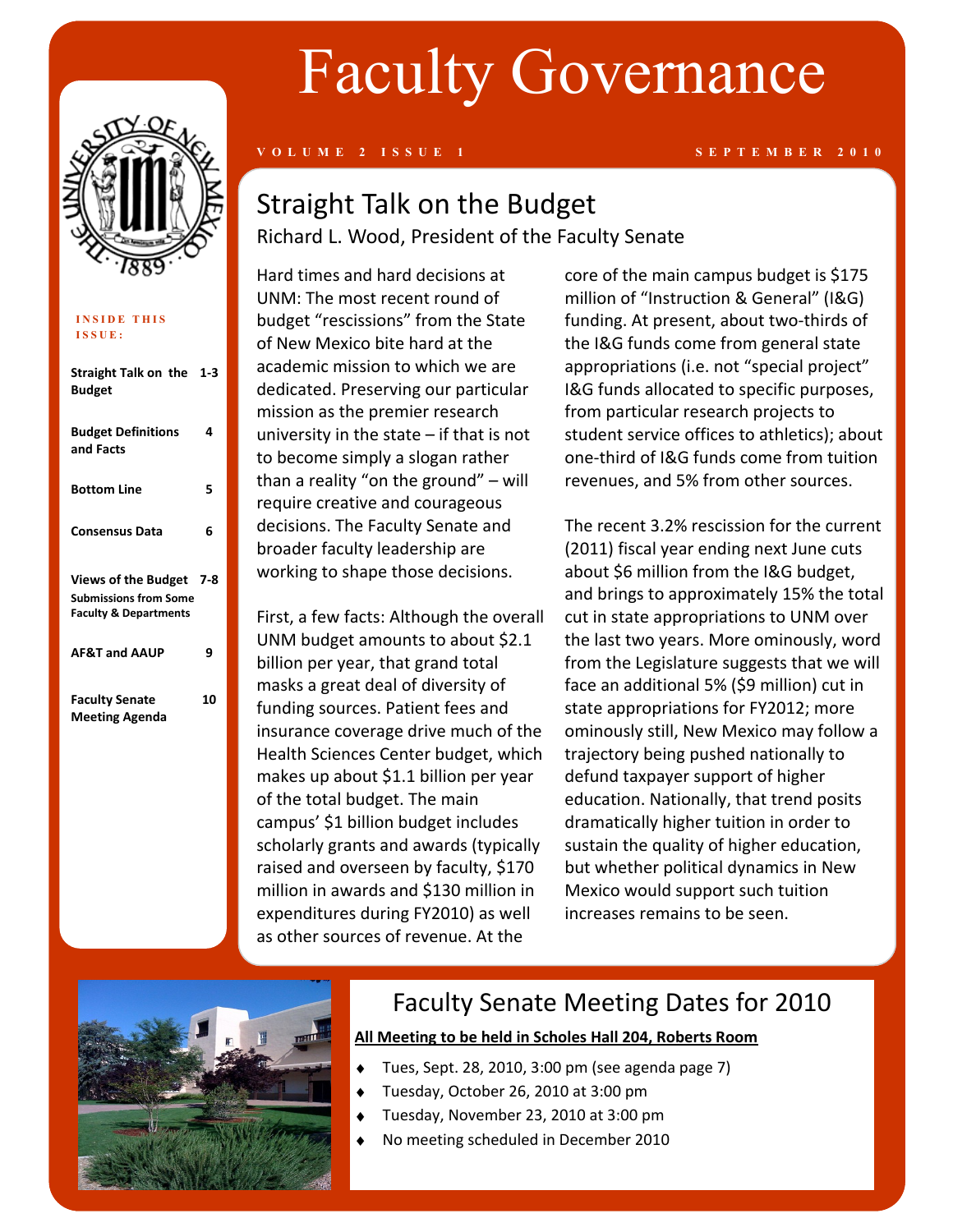# Straight Talk on the Budget *Continued*

Several interlinked dynamics are therefore shaping our future. Internally, our internal decision-making processes that involve the Board of Regents, central Administration, academic leadership by Chairs, Deans, and Provost's Office, and all of us through the Faculty Senate, will obviously matter greatly. Key questions include: How can those various centers of knowledge and authority inform decision-making? How can we take best advantage of state appropriations and tuition revenues to promote excellence of research, creativity, teaching, patient service, and community engagement? How can we use *other*  existing revenues (beyond I&G) to best protect and advance our academic mission? How will faculty and staff knowledge from the front lines of academic work be drawn upon to understand the impact of various budget scenarios upon research and teaching?

Externally, key questions include the budgetary stance toward higher education to be adopted by the Legislature in the early 2011 session, both in terms of budget cuts *and* crucially whether legislators end the "tuition credit" practice, whereby the general fund captures a significant portion of any tuition increase that UNM adopts. Also, the effort underway by the Secretary of Higher Education to rationalize the institutional structure of higher education in New Mexico via a "Master Plan" could create an opportunity to better recognize and fund the distinctive mission of research universities. The recent evaluation of UNM and NMSU by the Legislative Finance Committee and the ongoing monitoring of accreditation by the Higher Learning Commission (including the recently-released survey of faculty and staff regarding university governance) also continue to shape how UNM responds to these

budget struggles. The Board of Regents, the Administration, and the Faculty Senate have all been active on all these fronts, and will surely continue to be active.

From the Faculty Senate, this entails coordinating several initiatives simultaneously, while striving to focus on the most crucial areas. My recent report to the Board of Regents details our activities, and is available at [www.facgov.unm.edu.](http://www.facgov.unm.edu) We have chosen to invest our primary energies in addressing the long-term FY2012 budget, including both the internal decision-making process and the larger political dynamics that will shape that budget. Thus, the Faculty Senate Budget Committee is deeply engaged with university budget authorities and academic leadership to provide faculty voice and front-line insight into the crafting of the FY2012 budget from square one. This effort has been endorsed by both the President and the EVP for Administration, whose office is actively supporting it. Simultaneously, the Governmental Relations Committee of the Faculty Senate has done extensive outreach to state legislators, striving to better inform them of the impact of budget cuts and the tuition credit upon our students' classroom experience and our academic mission.

This focus has meant that the University's strategy for meeting the current budget rescissions has largely taken shape separate from the Faculty Senate, led primarily out of the offices of the President, Provost, EVP for Administration, and the Deans. The strategy adopted has involved passing the 3% cut down to all units that receive I&G funding, i.e. "across-theboard" cuts. This has led many departments to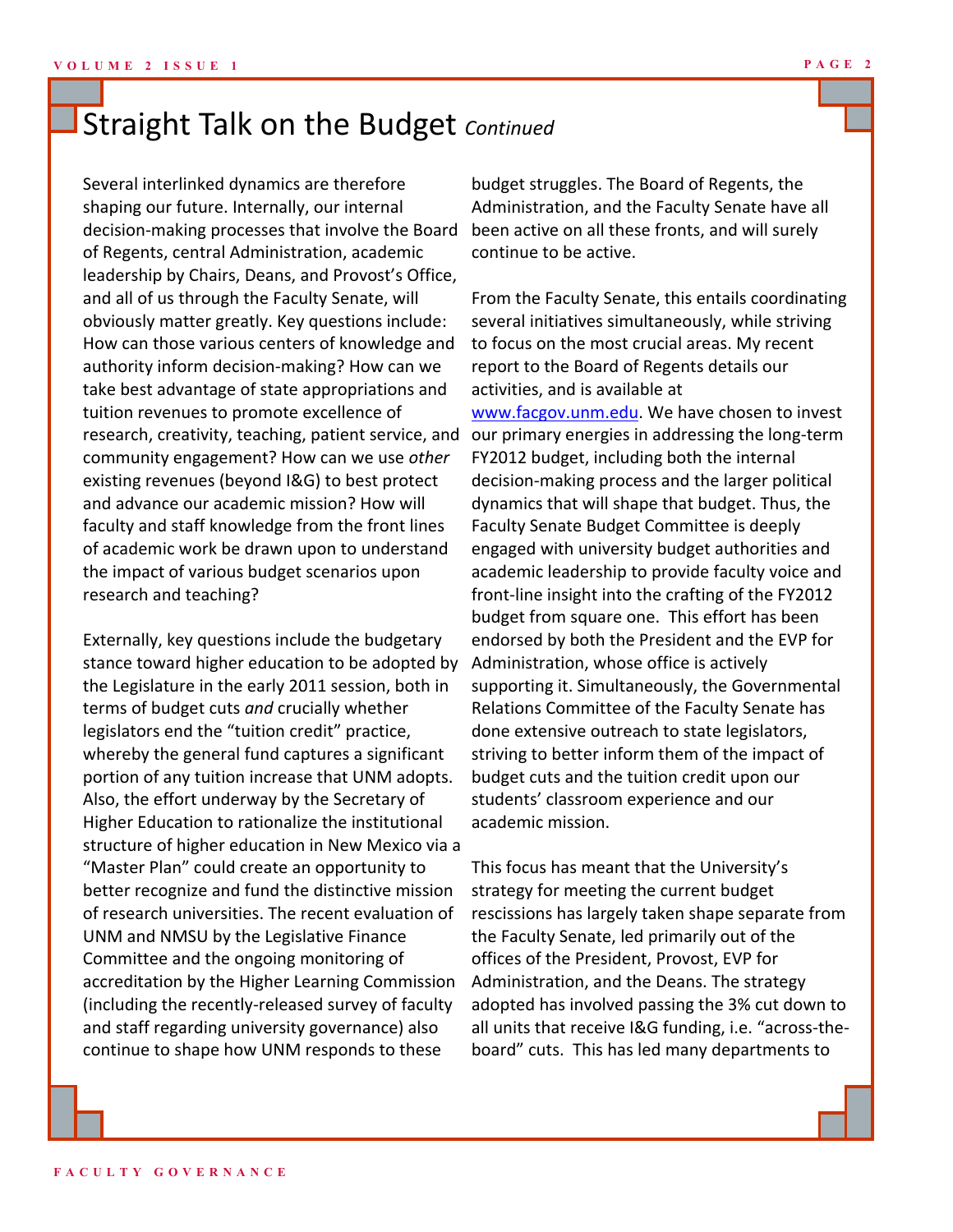# Straight Talk on the Budget *Continued*

face miserable choices: Because the "base" for calculating cuts includes the salary lines for departmental faculty and staff, and because those salaries make up the vast majority of departmental budgets, in many cases the cuts required actually surpass the *entire* operating budget of the department. Furthermore, because departments cannot impose mandatory furloughs, options for meeting immediate cuts were few. Some departments – primarily those whose research fields have deeper pockets for external funding – could soften the impact by channeling "research overhead" into basic academic support costs. Others have had to propose dire measures: eliminating GA/TA support lines, trimming staff support already stretched thin, disconnecting faculty phone lines, sharply curtailing photocopy access or computer support, etc. Arguably, some of these measures make sense in tight budgetary times; but others directly undermine the heart of our academic mission.

Note that this situation is driven by the combination of budget rescissions and the decision to spread the cuts "across the board." I have thus weighed in with the Administration and Board of Regents that any further cuts next year should *not* be done in this way. However, it is important to note that an additional wrinkle may provide a route to cushioning the worst effects of the current rescissions on our department-level mission: Funding for "backfilling" the most mission-critical cuts may become available. Such funding *might* produce an overall pattern of cuts that make reasonable sense in light of the short timeline available for decisionmaking and the fact that it had to occur in late summer and during the President's medical

leave. *Critical issues*: How much "back-fill" funding will be available? How much will go to department-level funding? What priorities and who will determine how it is dispersed? The Faculty Senate continues to weigh in on these key questions, albeit within an overall focus on longer -term budgetary decisions. We think the latter can be driven by clear student- and missiondriven criteria, within a collaborative governance process including a strong faculty voice. Those decisions will best minimize damage to our academic if they draw upon expertise from the faculty as well as from the administration and Board of Regents.

The bottom line: The Faculty Senate and other governance bodies are working hard to create the kind of strategic budgetary process, legislative relationships, and partnerships in university governance that can *successfully* articulate faculty perspectives on the critical issues faced by the University of New Mexico. We are doing so while also working on matters on core academic terrain: the Provost's academic prioritization process, curriculum, scholarly publishing, faculty disciplinary process, combining diversity and academic excellence as central to UNM's unique mission, funding for post-doctoral fellowships, etc. We hope to use the Faculty Senate representative structure to draw on *your* insights for that work – ask your faculty senator what's going on, and offer your views!

 $<sup>1</sup>$  The cut is not exactly 3.2% due to two compli-</sup> cations: On one hand, the effect of the cut is diluted by the fact that state appropriations is only one of two sources of I&G funding. On the other hand, the effect is increased by the fact that some costs paid out of I&G (utilities, insurance, etc.) cannot be reduced immediately. These effects largely balance each other, leading to the 3% final cut to I&G budgets.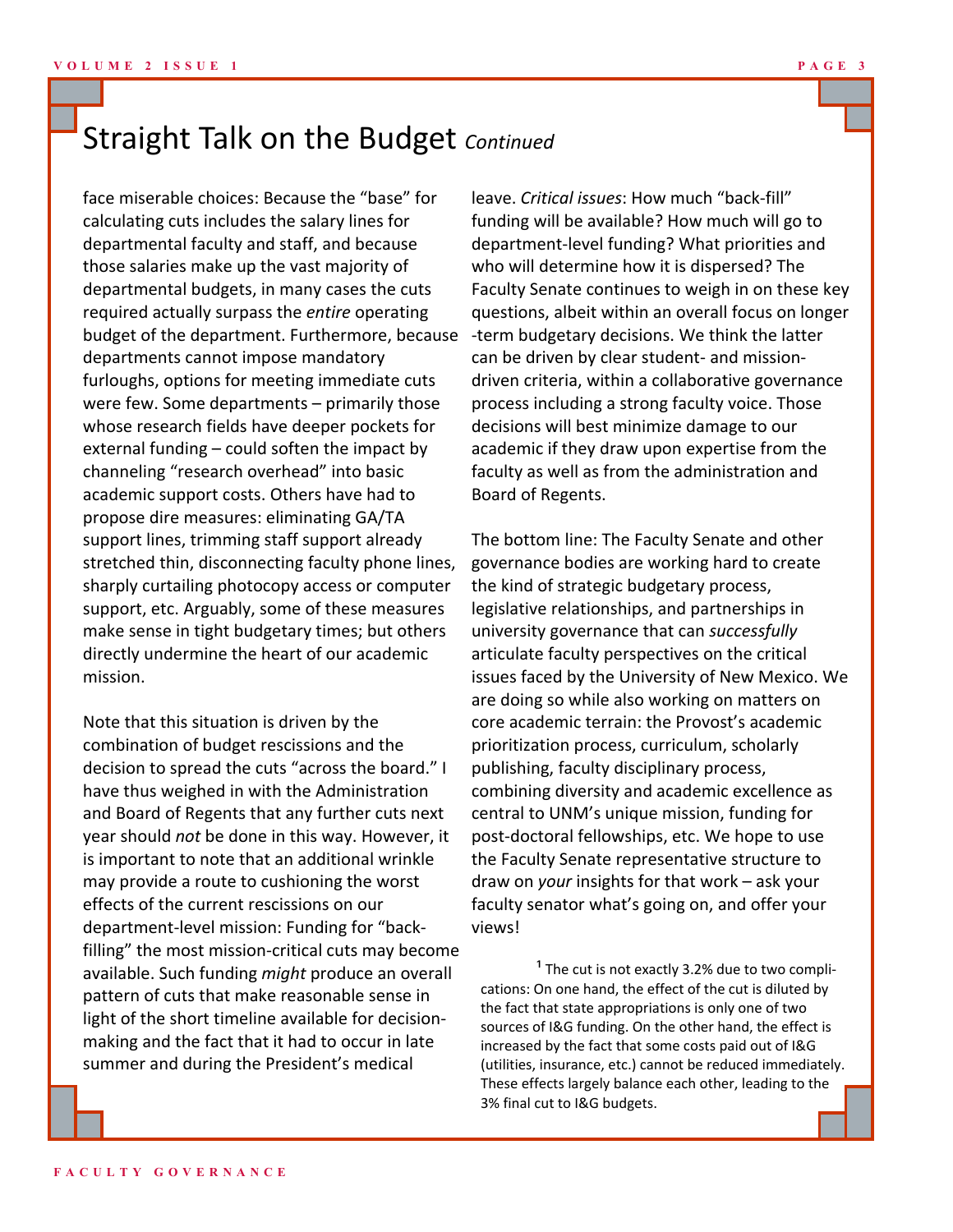# **DEFINITIONS AND FACTS**

- "I&G" money has historically formed the main funding stream for the operating expenses of the  $\ddot{\bullet}$ University, including most faculty and staff salaries, some administrator salaries, some graduate student assistantships, departmental operating budgets, etc.
- I&G stands for "Instruction and General" and is made up of two revenue streams: First, appropriations from the New Mexico Legislature, divided into general I&G (see above) and Research & Special Projects (state funds appropriated to specific projects within UNM) . Second, tuition revenues from students.
- Current (FY2011) *general I&G* budget: \$175 million.
- In FY2011, about two-thirds of general I&G comes from state appropriations; about one-third comes from student tuition that has been budgeted. 5% comes from other sources.
- In addition, a portion of expected tuition is *not* budgeted each year (fiscally prudent, since UNM never knows whether or not enrollment, and therefore tuition, will actually reach expect levels. Last year, "unbudgeted tuition" was about \$5 million; it was mostly used for meeting last year's budget reductions. This year, unbudgeted tuition may reach a similar level; at present, it appears that it will be set aside to cushion the coming much deeper likely budget cuts.
- Current (3.24%) budget rescission: \$6 million in cuts to the I&G budget on main campus alone, plus \$3 million on north campus. UNM expects this cut to remain in place for next fiscal year.

#### **IN ADDITION**

#### **UNM EXPECTS THE LEGISLATURE TO CUT I&G FUNDING BY ANOTHER 5% FOR F Y 2 0 1 2 . . .**

producing approximately another \$9 million just in main campus cuts alone (HSC operations are funded much more fully via payments by patients and their insurers; I&G cuts there are thus disproportionately less harmful there, although they can hurt individual programs significantly)

Total cut projected in FY 2012 I&G budget: \$15 million less in main campus I&G funding than originally budgeted this year (which was already down from previous years).

#### **IN ADDITION**

#### IN ORDER TO MEET BUDGET RESCISSIONS THAT HAVE ACCUMULATED OVER THE **LAST TWO YEARS...**

UNM used one-time funds to fill budget holes. These funds (federal stimulus dollars, redirected building renewal dollars, and other sources) may well not be available for this purpose next year. This may create a *further* fiscal hole for FY2012 of up to \$13 million.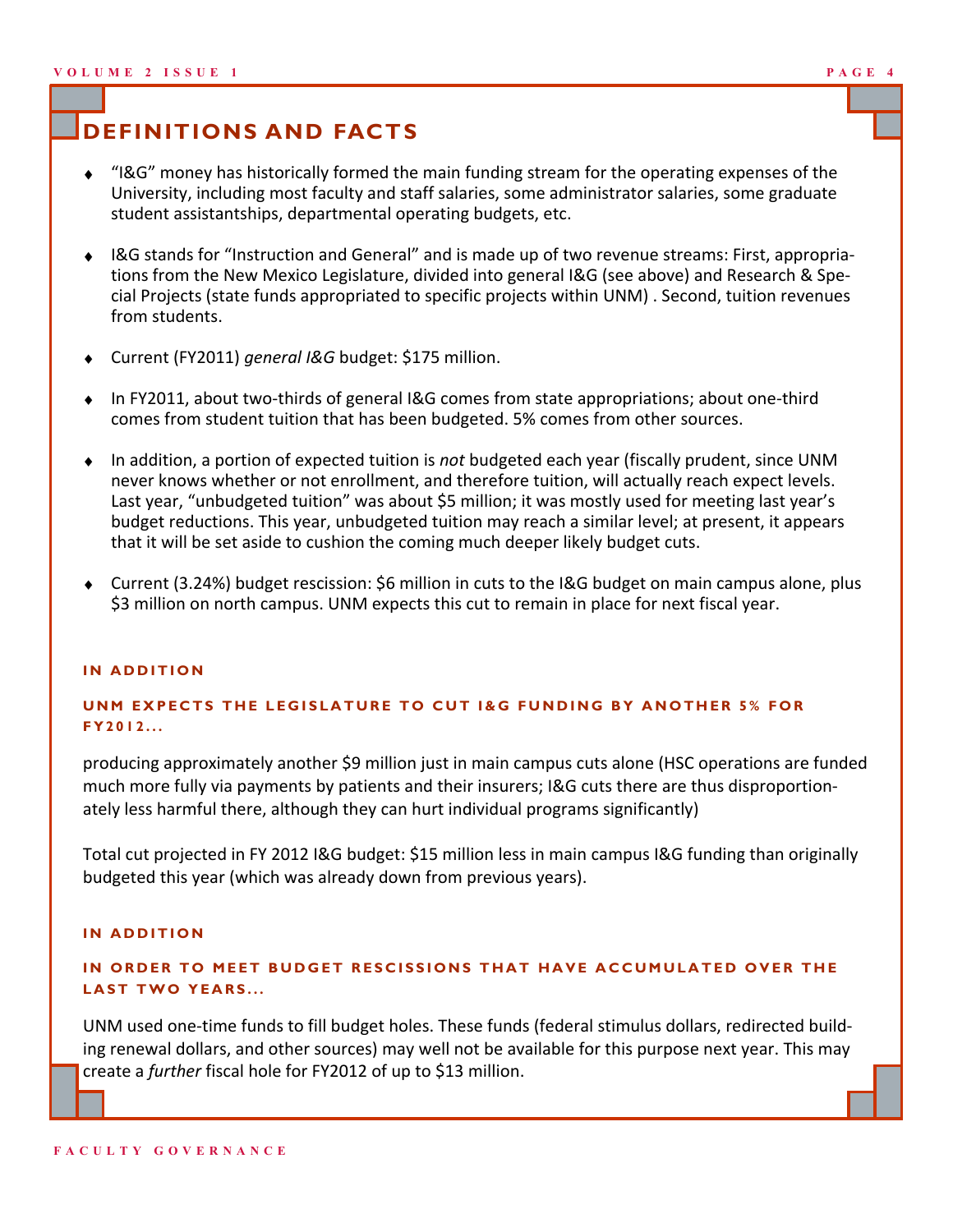## **BOTTOM LINE**

The current budgetary pain being felt at UNM main campus (\$6 million in addition to previous cuts) simply pales in comparison to what may be coming (up to \$26 million, including the current cuts). UNM must plan *now* for next fiscal year and work to ameliorate the inevitable effects of these cuts on our academic mission. We believe such amelioration must include attention to **both** I&G and non-I&G revenue sources (where the latter can be re-channeled into priorities driven by the academic mission).

### **OUR COMMITMENTS**

- Working to assure that spending of I&G funding consistently prioritizes the core academic mission of the University
- Working to assure that spending of non-I&G funds consistently places priority on filling critical holes in funding for the core academic mission of the University, before funding "extras".
- We will stay focused on the critical question: how will the budget for FY2012 (July 2011-June 2012) address the current and coming budget cuts and fiscal holes?
- The Faculty Senate Budget Committee is leading the effort to build broader faculty-based budgetary expertise, and collaborating with the Office of the EVP for Administration to pilot a "strategic budget process" this year to design the budget for FY2012.

### **BEYOND THE GLOOM**

Celebrating what we do: The faculty also need to be thinking hard about how to meet the harsh funding realities with strategies for generating new revenues. Of course, we have been doing that for a long time: Our teaching generates tens of millions of dollars in tuition revenue each year, and facultysponsored research generated \$170 million in grants and contracts in the last fiscal year alone. We should be proud of that track record.

Finding new opportunities: But we must also be looking at additional ways to increase revenues at UNM in ways appropriate to a research university. We never want to fall into the dead end of simply chasing dollars for the sake of funding; that would quickly take UNM away from excellence in teaching, research, and scholarly creativity. But where we can find new major funding sources for research and creativity – either via grant-writing or via the upcoming major capital campaign – we must move assertively to draw on them. And where we can generate significant new teaching revenues *and* sustain strong academic standards – perhaps via the better versions of online class work – we should move assertively to do so. These will require new dynamism among the faculty, a kind of more vigorous *and*  intellectually-driven entrepreneurship. Watch for more about this in the near future.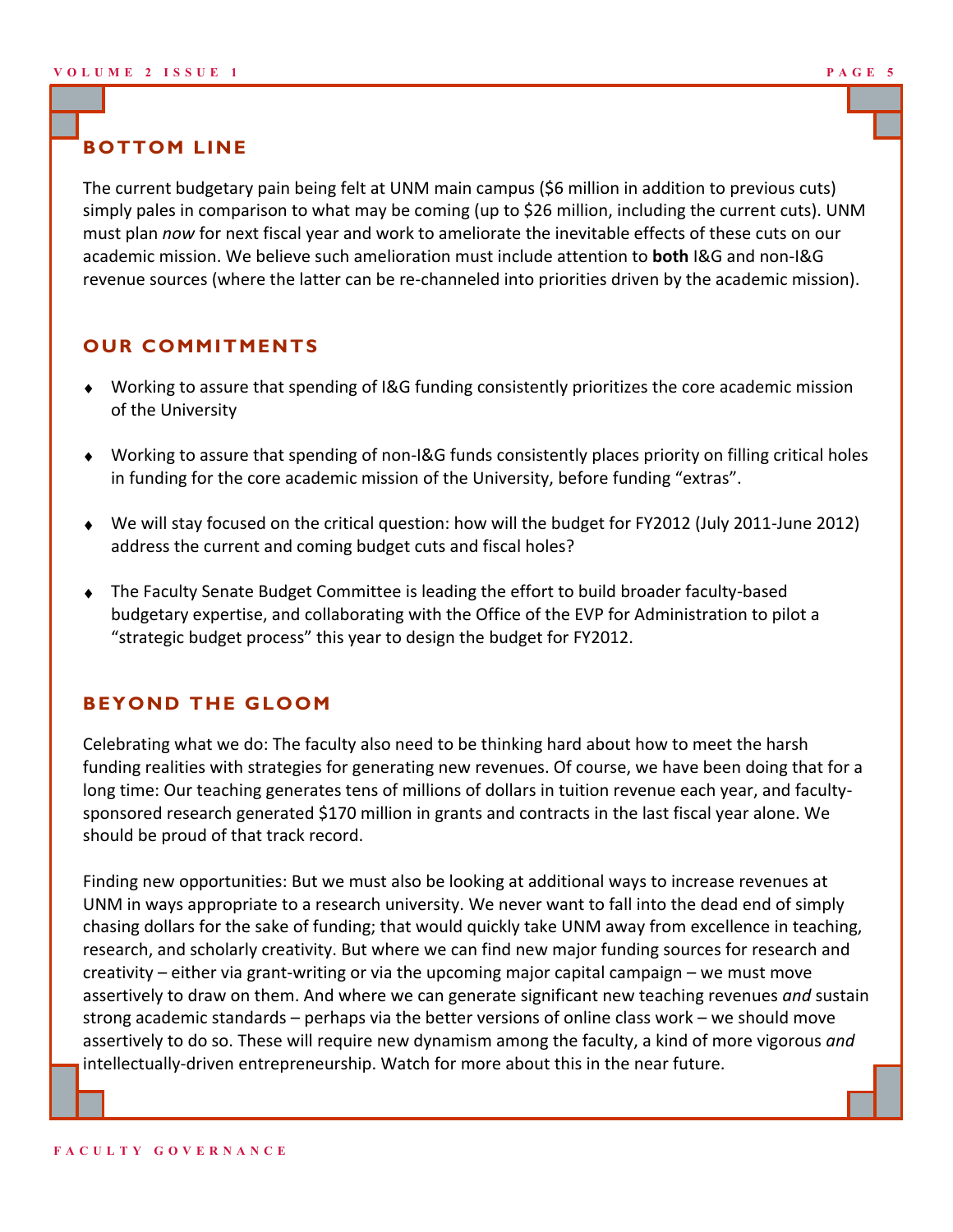#### **CONSENSUS DATA**

In a spirit of well-informed faculty involvement in university governance, the Faculty Senate will be sharing data in the weeks to come regarding key issues facing the University. In spirit of shared governance, we will present "consensus data" -- that is, data which we and the Administration agree represents a reasonable view of reality.

Table 1. 10-year trends in tuition revenues, state appropriations (after rescissions), and tenured/ tenure track faculty on main campus.

| TEN-YEAR TREND DATA FOR UNM MAIN CAMPUS: |              |      |      |      |      |      |      |      |      |                                                                                                                                           |                                                                                                                                                           |        |
|------------------------------------------|--------------|------|------|------|------|------|------|------|------|-------------------------------------------------------------------------------------------------------------------------------------------|-----------------------------------------------------------------------------------------------------------------------------------------------------------|--------|
|                                          | <u> 1999</u> | 2000 | 2001 | 2002 | 2003 | 2004 | 2005 | 2006 | 2007 | 2008                                                                                                                                      | 2009                                                                                                                                                      | change |
| Tenure/Tenure-track faculty              | 79C          | 793  | 789  | 791  | 789  | 776  | 781  | 764  | 783  | 793                                                                                                                                       |                                                                                                                                                           | 1.8%   |
| Final I&G appropriation                  |              |      |      |      |      |      |      |      |      |                                                                                                                                           | \$129,420,000 \$133,869,200 \$141,635,900 \$144,065,400 \$150,175,800 \$152,144,600 \$160,639,600 \$169,961,900 \$188,558,200 \$189,828,113 \$183,678,156 | 41.9%  |
| Tuition Revenue                          |              |      |      |      |      |      |      |      |      | \$43,640,772 \$48,961,262 \$53,740,334 \$58,889,464 \$63,687,680 \$73,264,402 \$78,652,614 \$78,880,305 \$83,370,298 \$88,160,657 pending |                                                                                                                                                           | 102.0% |
| Total Main Campus Budget                 |              |      |      |      |      |      |      |      |      |                                                                                                                                           | \$540,500,000 \$530,000,125 \$545,684,398 \$569,866,760 \$605,253,688 \$634,660,971 \$711,173,566 \$781,175,750 \$805,221,078 \$888,904,414 \$889,589,063 | 64.6%  |

Table 2. How the reductions in I&G revenue from the State have been addressed, either via budget reductions to the units under the Provost ("Academics") or to units elsewhere ("Administration"); or via rechanneling of other funds (Building Renewal & Replacement funds, unbudgeted tuition moneys, or federal stimulus monies).

#### Main Campus Instruction & General

FY 09 thru FY 11 State Appropriations

|                                                                        | Academic      | <b>Administration</b>                    | <b>BRR</b>    | <b>Stimulus</b> | <b>Tuition</b> |                |
|------------------------------------------------------------------------|---------------|------------------------------------------|---------------|-----------------|----------------|----------------|
| FY 09 Original State Appropriation                                     |               |                                          |               |                 |                | 194,726,500    |
| FY 09 State Rescission (internal reallocations)                        | (1, 147, 064) | (4,276,129)                              | (1,892,307)   |                 |                | (7,315,500)    |
| FY 10 State Appropriation                                              |               |                                          |               |                 |                | 187,411,000    |
|                                                                        | Academic      | <b>Administration</b>                    | <b>BRR</b>    | <b>Stimulus</b> | Tuition        |                |
| FY 10 Original State Appropriation                                     |               |                                          |               |                 |                | 187,411,000    |
| FY 10 State Rescission (internal reallocations/revenue)                | (3,631,116)   | (2,495,784)                              |               | (3,741,100)     | (3,000,000)    | (12,868,000)   |
| FY 11 State Appropriation                                              |               |                                          |               |                 |                | 174,543,000    |
|                                                                        |               |                                          |               |                 |                |                |
| <b>Total Reductions/Rescissions</b>                                    | (4.778, 180)  | (6,771,913)                              | (1,892,307)   | (3,741,100)     | (3,000,000)    | (20, 183, 500) |
|                                                                        | 23.7%         | 33.6%                                    | 9.4%          | 18.5%           | 14.9%          | 100%           |
| <b>Main Campus Total</b>                                               |               |                                          |               |                 |                |                |
| FY 09 Original Main Campus State Appropriations Total including RPSPs: |               | \$211,838,500                            |               |                 |                |                |
| FY 11 Original Main Campus State Appropriations Total including RPSPs: |               |                                          | \$18,5945,600 |                 |                |                |
|                                                                        |               | <b>Total Reduction in State Funding:</b> |               | \$ (25,892,900) | $-12.22%$      |                |

Thanks to the Office of Planning, Budget, and Analysis; the Division of Human Resources; and the Office of the Provost for their work to produce clear data.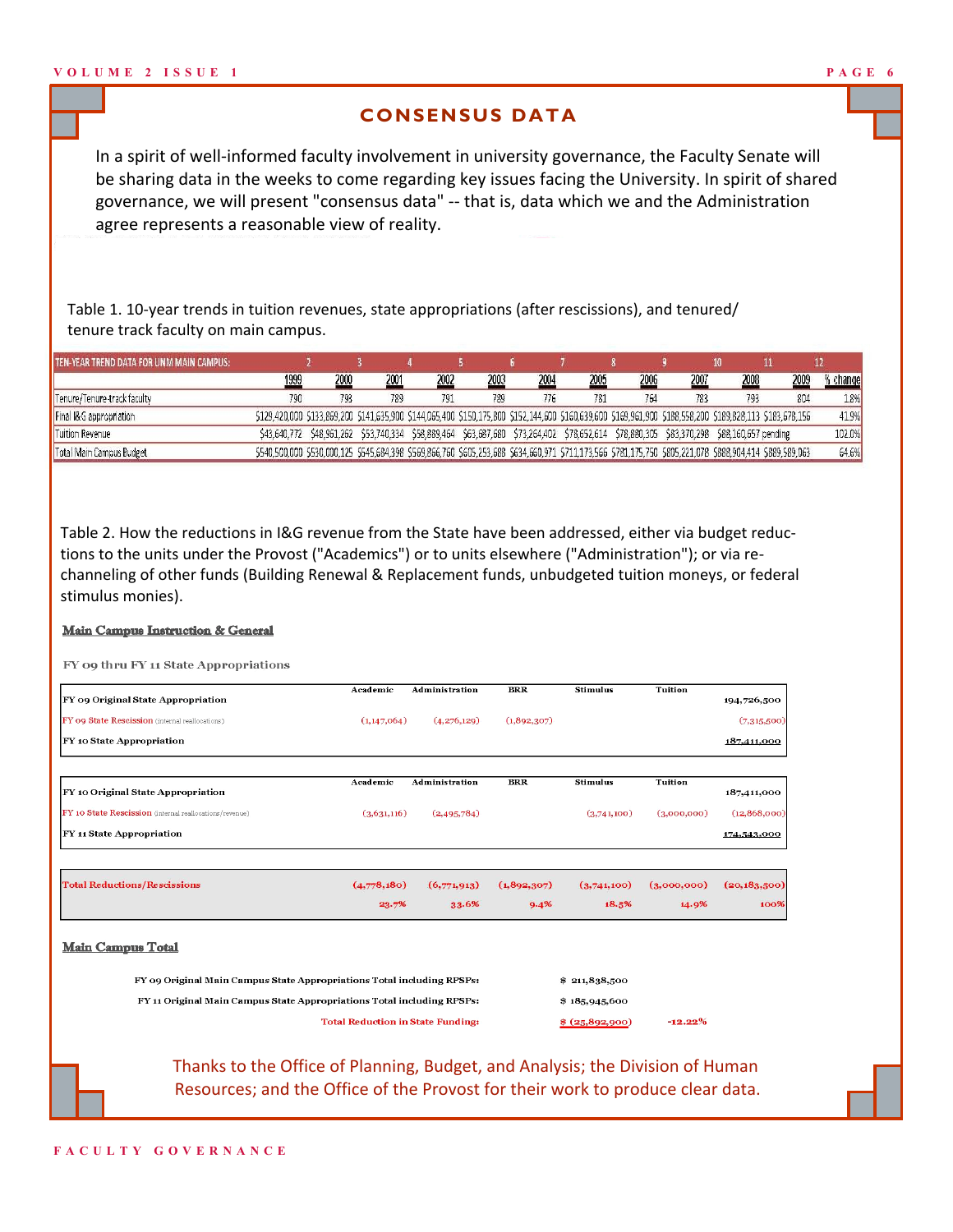# Views of the Budget: Submissions from Some Faculty & Departments

At the Board of Regents meeting on September 14, the Faculty Senate President outlined the current work of the faculty and suggested some of the high-level "hard questions" that UNM must answer as we address our budget challenges. That report included proposals from several departments for how they would absorb the current budget rescissions. We include here a few additional notes from departments or individuals not included at that time

#### **B U D G E T F R A M E W O R K**

UNM's total budget for FY 2011 exceeds \$838 million. For this year, the State of New Mexico will provide \$175 million. The proportion of the budget provided by state I&G funds therefore totals only about 20%. Can some of UNM's substantial streams of revenue beyond the state I&G funds be used to fund the university's academic mission? Of particular interest to faculty members is the \$141.5 million in tuition and fees projected to be collected for main campus for the 2010-2011academic year (some but not all of which is I&G) - how will those funds be distributed to academic and non-academic units?

#### **A L T E R N A T I V E**

Given that state funding for state universities is likely to decrease throughout the country in the next few years, faculty members want to ensure that I&G funds provided to UNM from the State of New Mexico are spent primarily on the academic mission of the university. Auxiliary units, such as Athletics, the UNM Foundation, the Alumni Association, have access to streams of revenue outside of state funding, and therefore I&G funding for auxiliaries should be eliminated as soon as possible.

#### **ON THE LIGHTER SIDE**

One faculty member sent in the following:

Perhaps I can describe the budget reduction plan for my department through the story of the man who ran into a friend who was training his donkey to work without eating. The donkey was complaining loudly but eventually carried the load, and the owner was very proud. A few days later he met the same friend again, who was now looking downcast. "So, how is your donkey's training going?" "Would you believe it, just as he got used to work without eating, the darned donkey went and died on me. Just my bad luck..."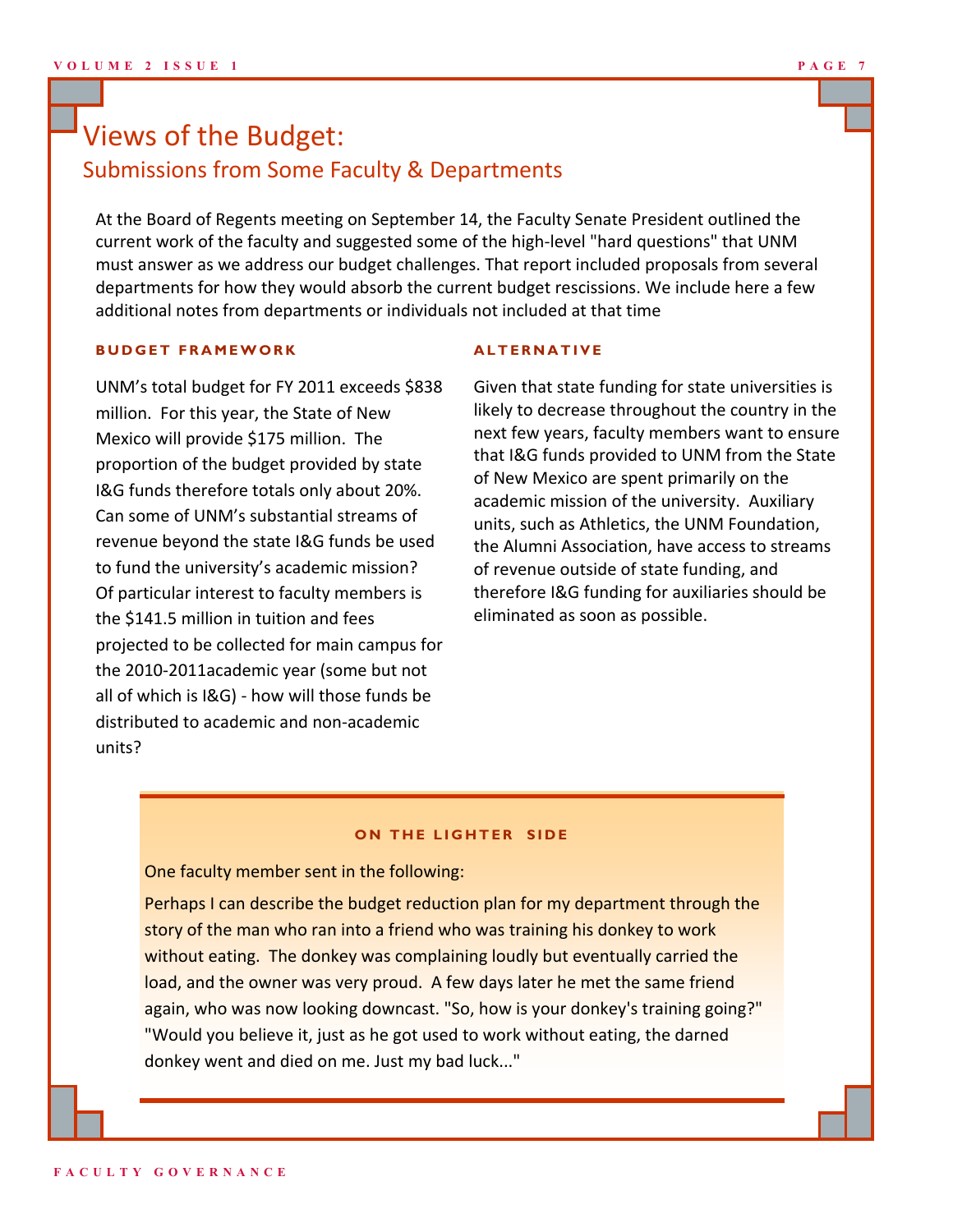# Views of the Budget: Submissions from Some Faculty & Departments *Continued*

#### **BUDGET RESCISSIONS IN MUSIC**

One difficulty in dealing with budget cuts is the fact that from the state perspective, the government is taking back 3.2% in I&G funds. At the unit level, that primarily means faculty salaries, part-time salaries, graduate assistantships, and department management functions (like phone, office supplies). If on paper almost all of the 3.2% funding lowers the budget and funds available for part-time salaries (as has occurred in music), it doesn't necessarily change the need to retain all of the part-time faculty members who are serving the curriculum. Other soft or endowment monies must somehow cover the need to maintain the curriculum in the case where fulltime faculty members are unable to meet the curricular need. For instance, in music, the need to hire an organist, a flamenco guitarist, or a harpist is not a full-time need, yet there must be an individual faculty member to serve these needs for individual students within a comprehensive curriculum (orchestras need harpists and a much ballyhooed flamenco program must have access to guitarists). This is a time where fundraising and development and other entrepreneurial methods of raising income (e.g., online courses through extended university) become key elements of strategy in maintaining a program like music. A single loss of a part-time faculty position such as trombone destroys all orchestra and band performance possibilities as well as the education of almost all of the 400 music majors who are enrolled in these ensembles.

#### **BUDGET RESCISSIONS IN HUMANITIES**

Within the Humanities unit of the College of Arts and Sciences, the 3.2% budget rescission has forced departments to propose cutting their operating, GA/TA, and staff budgets. Operating budgets which have been stagnate for years and then been decreased over the five years as a result of harvesting (2006-2008) and budget rescissions(2009- 2010) have forced departments to cut travel funds, telephones, syllabi and handout copying, and office supplies. At present, the Humanities departments can only cover a half of the current budget rescission if they zero out their operating budgets. The other half of the rescission has to come from cuts in GA/TA lines, staff lines, or if allowed, faculty and staff furloughs, suspension of faculty SACs for administrative duties, or consolidation of administrative duties within various units. While proposals have been made to share staff duties among departments, the current 10 year data show that staffing in the Humanities unit has decreased from .28 staff per faculty in 2000 to .25 staff per faculty. At the same time, the student credits hours in the College of Arts and Sciences has grown 25.90%.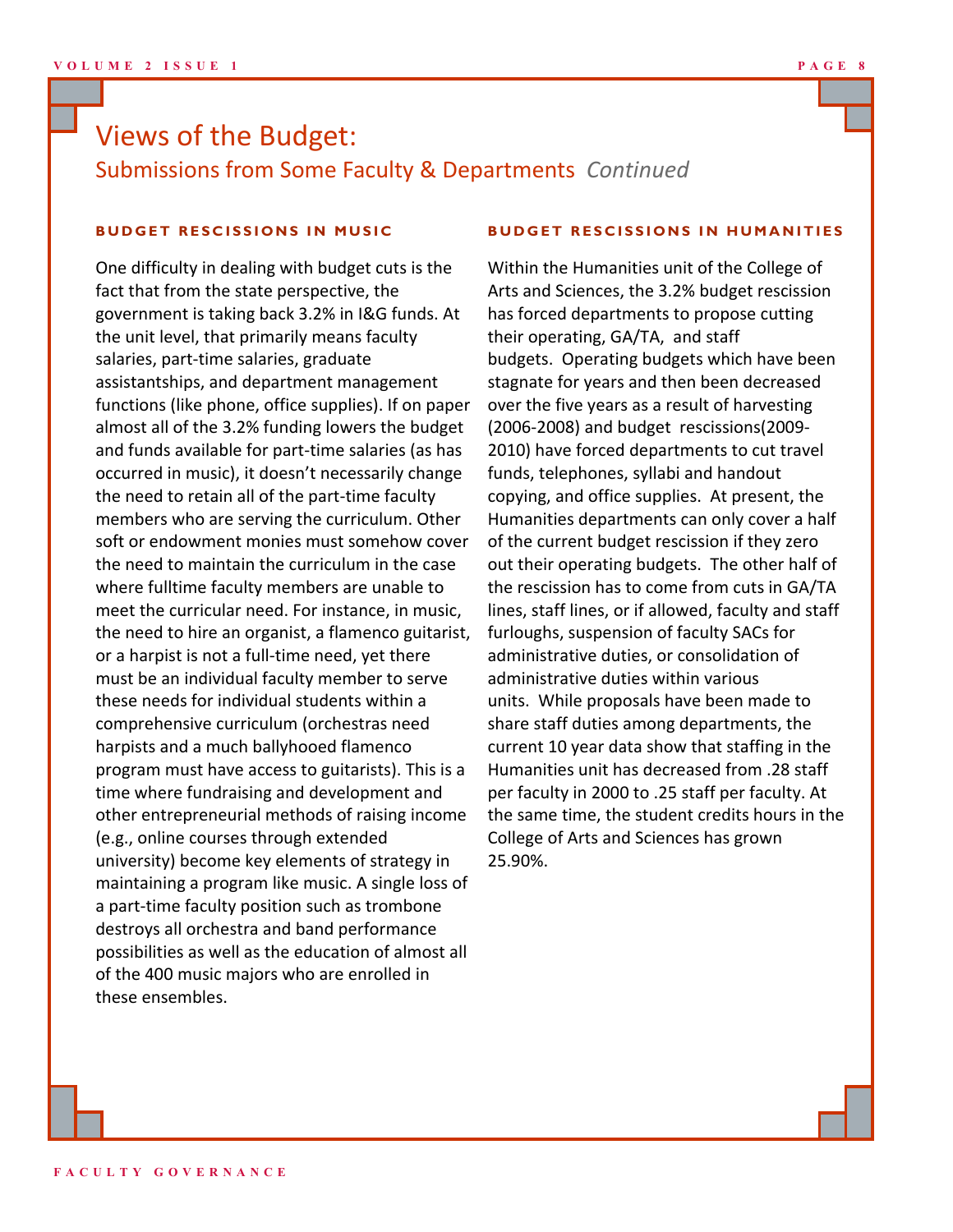# WHAT FACULTY SHOULD KNOW ABOUT AF&T

By Vic Strasburger, Academic Freedom and Tenure Committee Chair

AF&T is a constitutionally designated faculty committee, composed of senior tenured faculty, which reviews and renders recommendations and/or decisions on a variety of different cases per Section B of the Faculty Handbook. These cases are typically based upon issues involving promotion, tenure, sabbaticals, or abridgement of academic freedoms. They may also involve issues of improper consideration or procedural violations.

Many conflicts can be resolved before they reach the level of a full-blown case before the Committee if they are aired and discussed early. In addition, Jean Civikly-Powell is now the official University Ombudsperson and also directs the Faculty Dispute Resolution program; and we encourage you to use her considerable skills.

The committee chair is a resource for informal consultations to assist a faculty member in determining which avenue best suites the needs of their particular circumstance. Current membership of the committee can be found at [facgov.unm.edu.](http://facgov.unm.edu)

AF&T is also responsible for developing and vetting many policies that affect faculty. See: handbook.unm.edu.

However, not all problems are within AF&T's purview. For example:

CASE #1: A faculty member dislikes his chair and feels that he is being assigned to unimportant committees that are just "busywork." *Clearly, this faculty member should discuss his concerns* 

*with his chair first. If not satisfied, the University Ombudsperson or FDR program might help. Or the faculty member could continue up "the chain of command" to the Dean and Provost. This may potentially be an AF&T case if the assignments are so overwhelming and time consuming that they adversely impact the faculty member's research and teaching. However, this type of problem should first go through the administrative chain of command and/or FDR before coming to AF&T*

CASE #2: A faculty member feels that her chair is harassing and/or discriminating against her. *Allegations of discrimination, harassment and "hostile workplace" first go to the Office of Equal Opportunity (OEO)*.

CASE #3: A faculty member thinks that a co-PI on a grant is embezzling funds. *This would go to the Office of Vice President of Research and the University Auditor.*

CASE #4: A faculty member feels that a fellow teacher is harassing a student. *This goes to the Dean of Students.*

CASE #5: A faculty member is denied tenure and/or promotion. *This is an AF&T case!*

CASE #6: A faculty member criticized his chair at a faculty meeting and is now relieved of his graduate seminars and forced to teach 2 introductory courses instead. *This is potentially an AF&T case.*

CASE #7: A faculty member is denied a sabbatical with no explanation and no review by the department's relevant committee. *This is potentially an AF&T case.*

# The American Association of University Professors (AAUP)

The UNM Chapter of The American Association of University Professors, the national professional organization which for decades has championed academic freedom and responsible governance, welcomes inquiries on membership. UNM's chapter has recently revitalized and is actively working with the faculty to explore beneficial options and outcomes in this period of financial hardship.The chapter focuses particularly on issues of shared governance, academic freedom and the rights of non-tenured, part-time, and adjunct faculty. AAUP National President Cary Nelson has stated, "It's important to preserve the values that make higher education in the U.S. what it is, and an AAUP chapter is the best way to do that."

For more information, visit [www.aaup.org](http://www.aaup.org) and contact UNM AAUP Chapter Secretary Les Field at [lesfield@unm.edu.](mailto:lesfield@unm.edu)